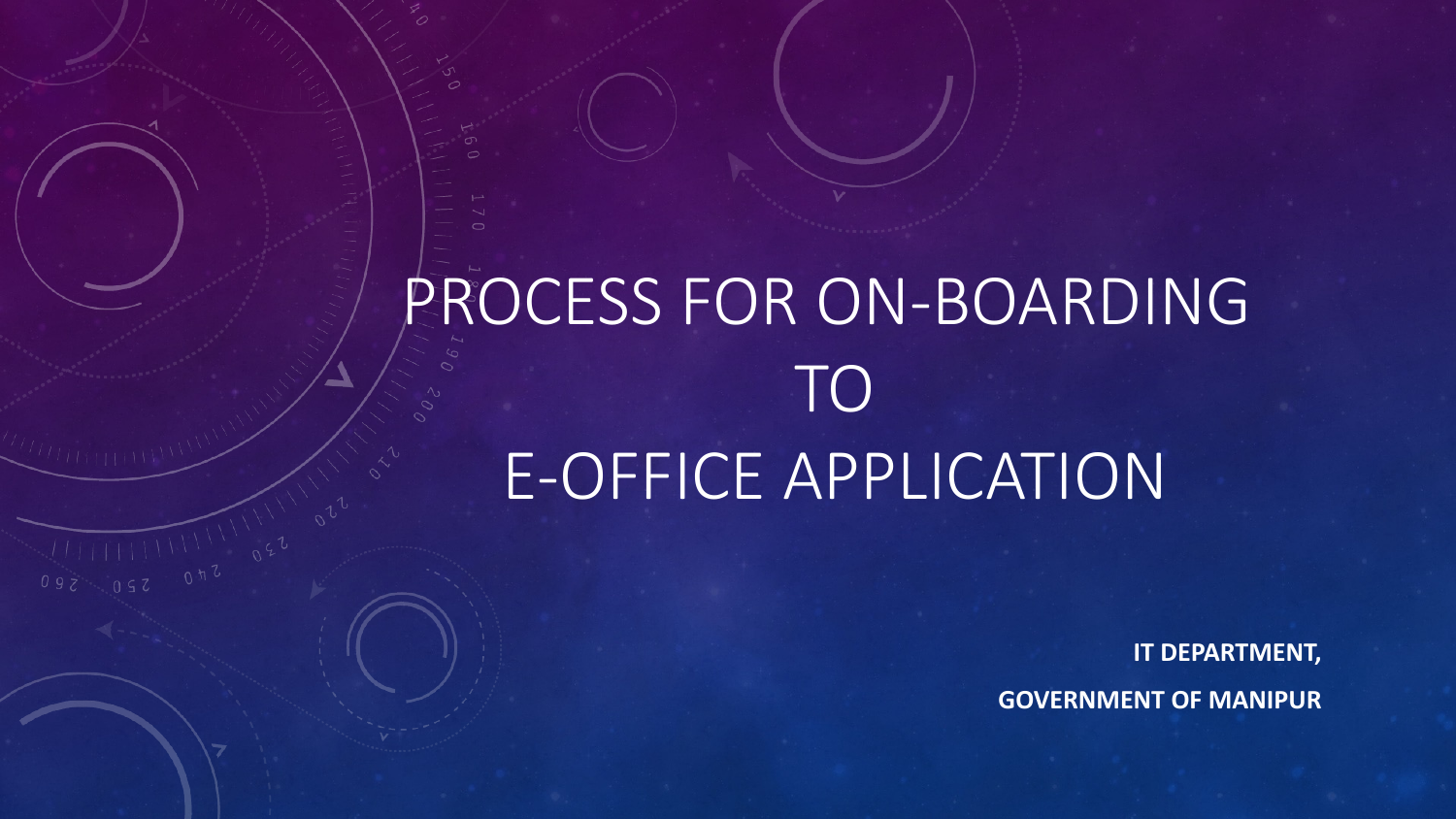#### ENTITY TO BE ON E-OFFICE (UNDER GOVERNMENT OF MANIPUR)

- Directorates
- Societies
- Agencies
- District Offices (DC/SDO/BDO)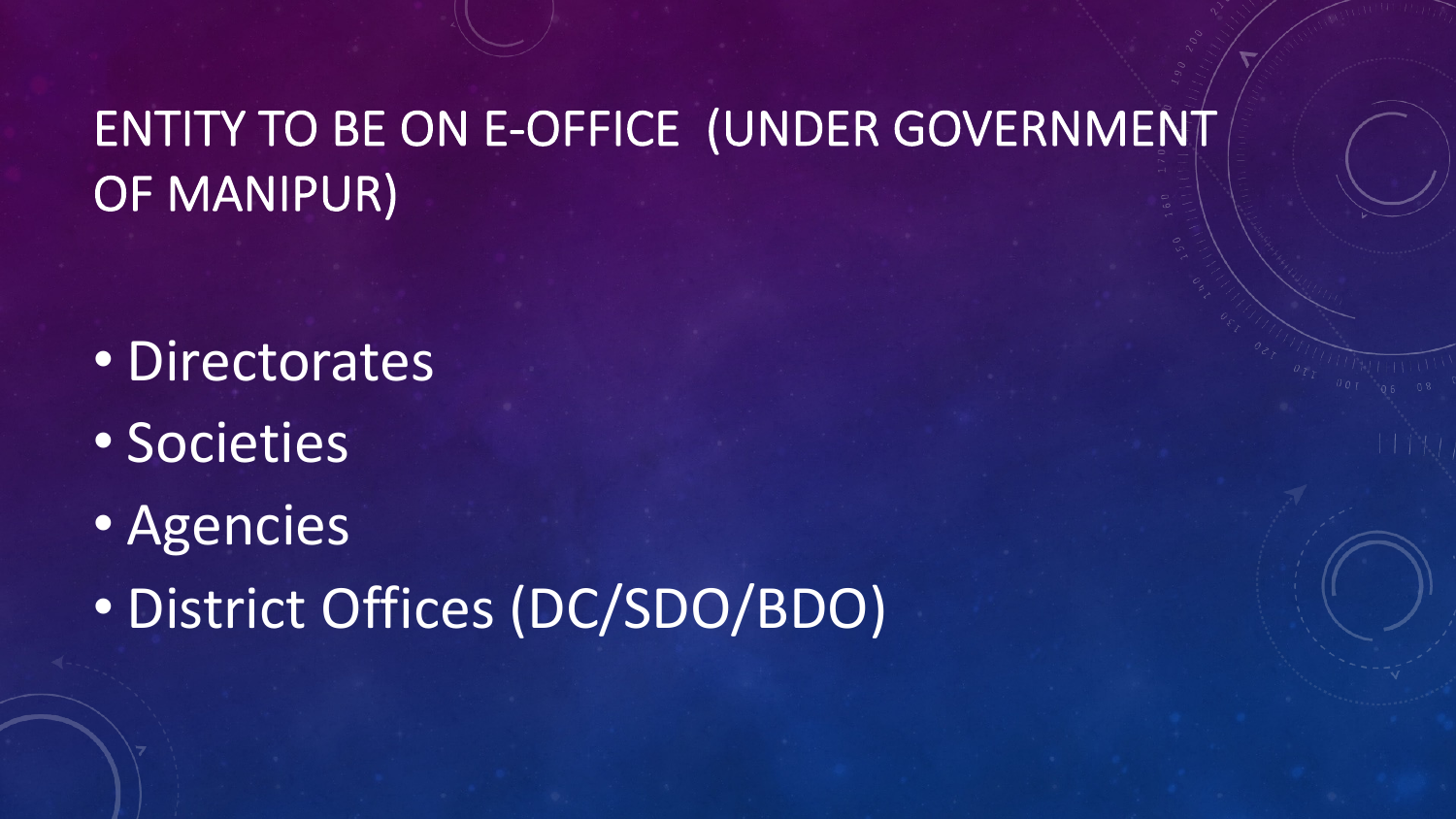#### PROCESS FLOW FOR ONBOARDING

Nomination of DNO, EMD, Data Digitization manager and Master Trainer by Directorate/Society/Agency

Training of EMD creation and e-office modules by e-office team

Creation of EMD format and user account in e-office

Assign of Role & Rights by e-office team

Submission of file head by Directorate/Society/Agency

Creation of file head by e-office team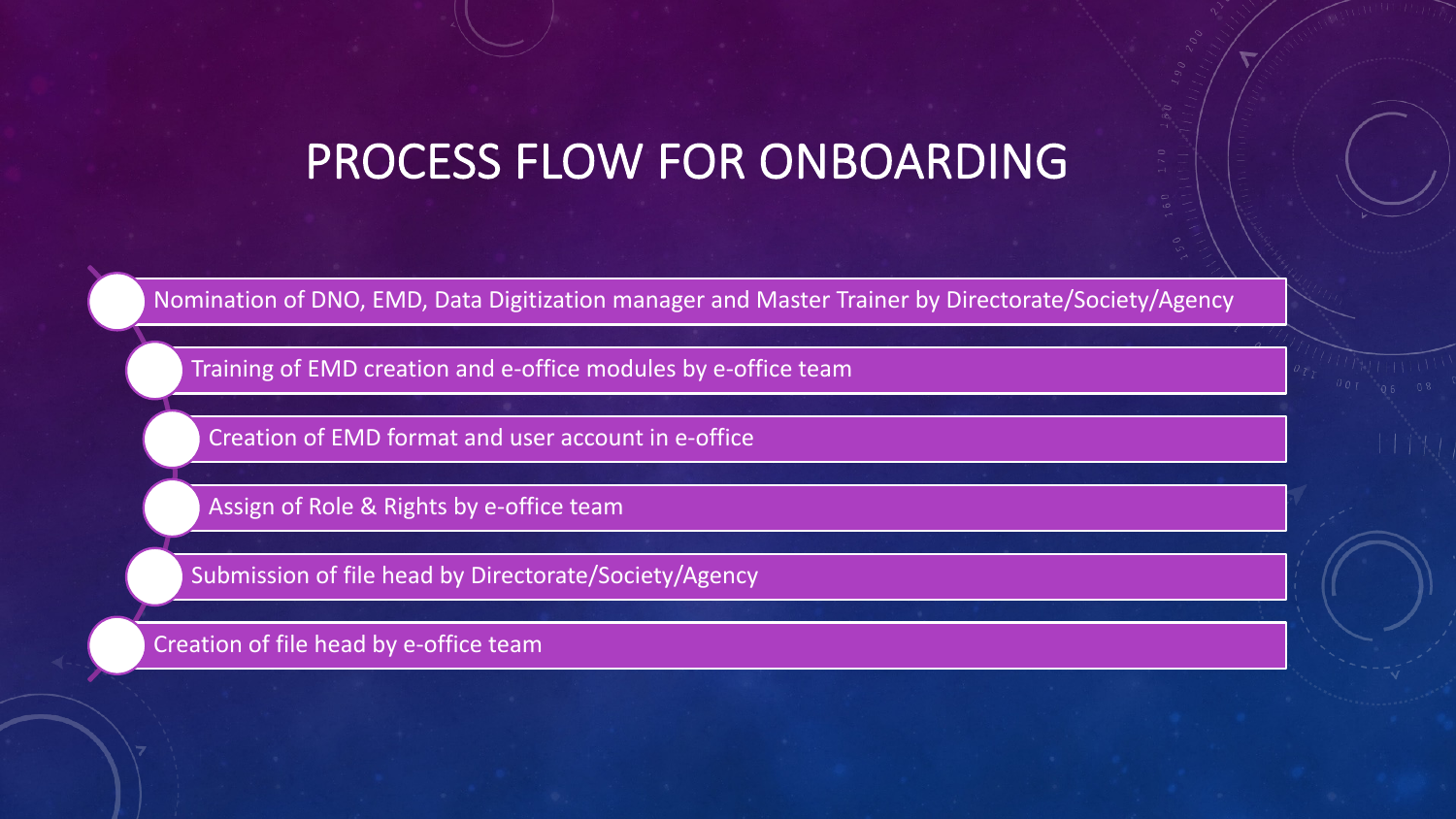## STEP: 1 – EMD CREATION

| <b>Particular</b>                                                                                                                                                                                                                                     |                           |
|-------------------------------------------------------------------------------------------------------------------------------------------------------------------------------------------------------------------------------------------------------|---------------------------|
| <b>Email Creation:</b> All the users to be on e-office application<br>should have a gov or nic email account.<br>The same could be created via www.eforms.nic.in.<br><b>SPOC from NIC: Shri Gopal Sharma</b><br>gopal.krishna@nic.in/ +91 96121 59812 |                           |
| <b>EMD format Creation: EMD manager of each</b><br>Directorate/Society/Agency should create the EMD format and<br>submit to SNO, e-office.                                                                                                            |                           |
| Shri Munikanta - munikanta.singh@semt.gov.in/+91 78271<br>93738<br>Miss Deepa deepa.ngangbam@semt.gov.in/ +91 80-73418539<br>Smt. Chingkheinganbi ching.thokchom@manipur.gov.in/+91<br>98626 10962                                                    |                           |
|                                                                                                                                                                                                                                                       | <b>SPOC from IT DEPT:</b> |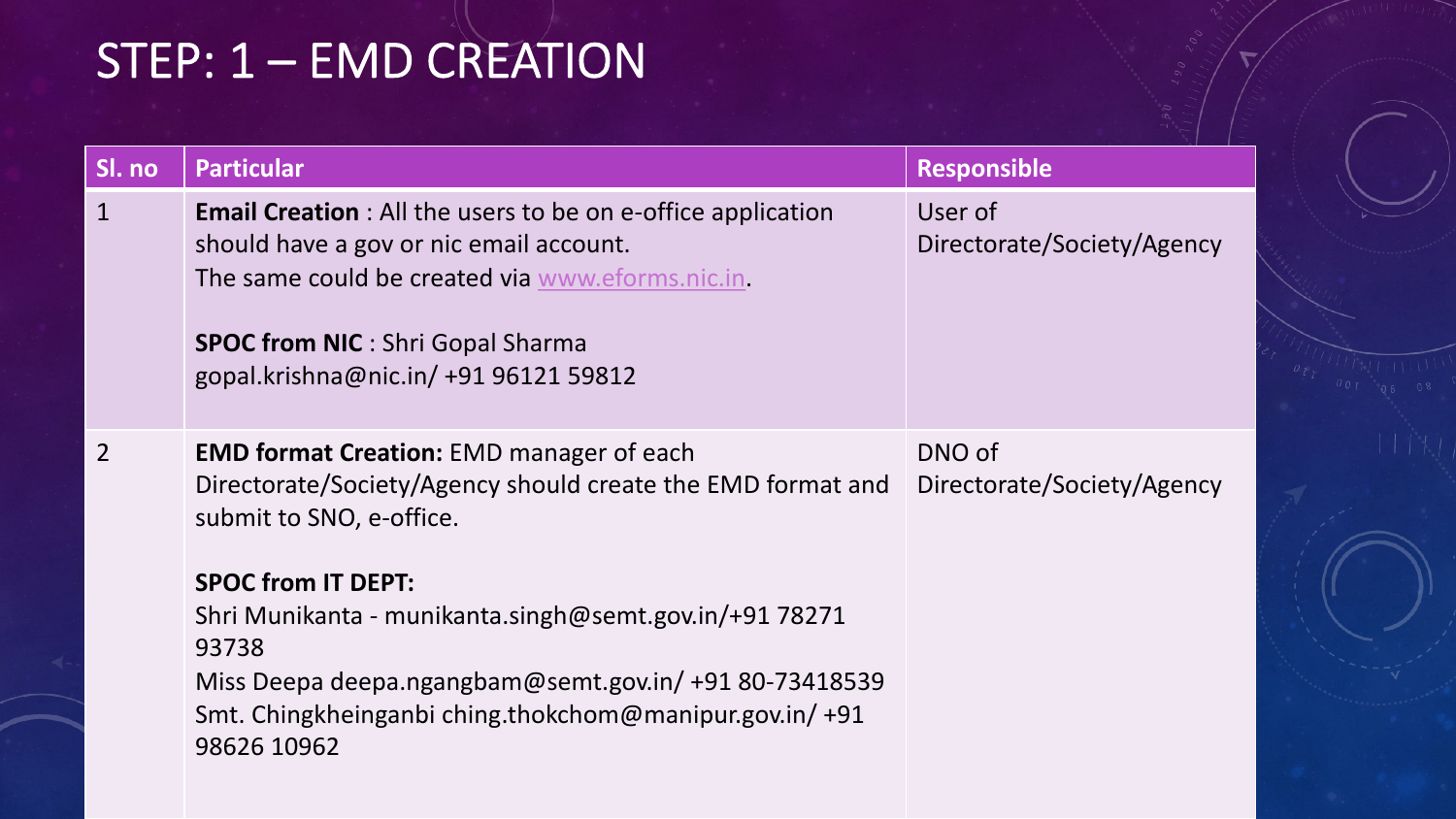## STEP 2: - NOMINATION OF LOCAL ADI

| SI no          | <b>Particular</b>                                                                                                                                                                                                                                                                                                                                       | <b>Resp</b>                |
|----------------|---------------------------------------------------------------------------------------------------------------------------------------------------------------------------------------------------------------------------------------------------------------------------------------------------------------------------------------------------------|----------------------------|
| $\mathbf{1}$   | Nomination of Local Admin: the local admin should be<br>nominated from each Directorate/Society/Agency and email<br>the same to Shri. Herojit (herojit.s@nic.in)<br>and CC to Shri Robert Sharma (Robert.sharma@gov.in)<br>The local admin would be given the privilege to create users<br>in e-office for their respective Directorate/Society/Agency. | <b>DNO</b><br><b>Dired</b> |
| $\overline{2}$ | Assign of Role and Responsibility in e-office user: DNO of<br>each Directorate/Society/Agency should email the details of<br>user created to SNO for assigning role to the user.<br>SNO: G.Robert Sharma, Robert.sharma@gov.in<br>DSNO: S Herojit, herojit.s@nic.in                                                                                     | <b>SNO</b>                 |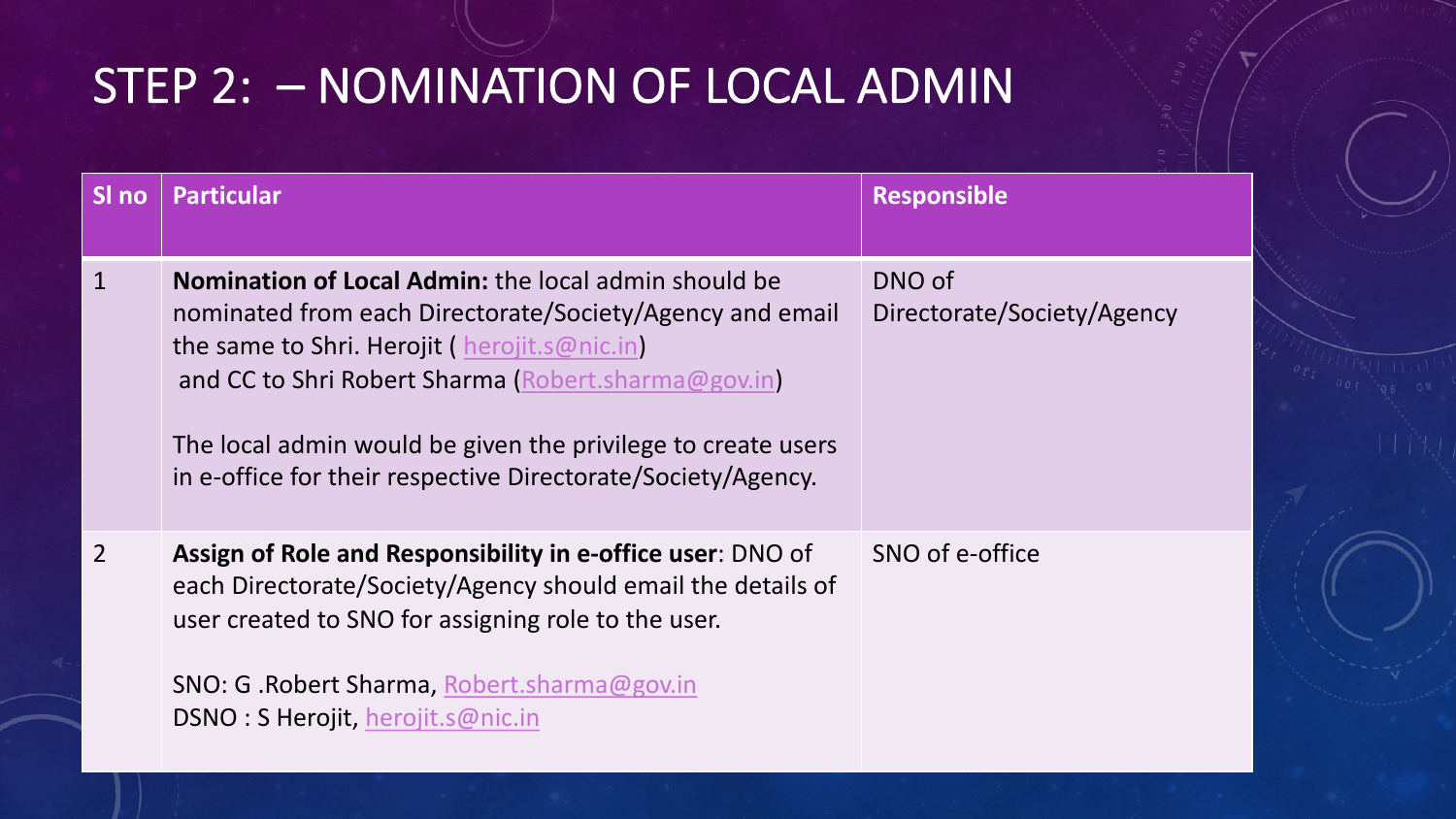#### STEP 3: - S[UBMISSIO](mailto:herojit.s@nic.in)N OF FILE HEAD

| <u>SI no </u> | <b>Particular</b>                                                                                                                                                                                                                                                  | <b>Resp</b>                |
|---------------|--------------------------------------------------------------------------------------------------------------------------------------------------------------------------------------------------------------------------------------------------------------------|----------------------------|
|               | <b>Submission of File Head/File index:</b> The DNO of each<br>Directorate/Society/Agency should submit the file head to<br>SNO in the prescribe format (editable excel)<br><b>SNO: G. Robert Sharma, Robert.sharma@gov.in</b><br>DSNO: S Herojit, herojit.s@nic.in | <b>DNO</b><br><b>Direc</b> |
|               |                                                                                                                                                                                                                                                                    |                            |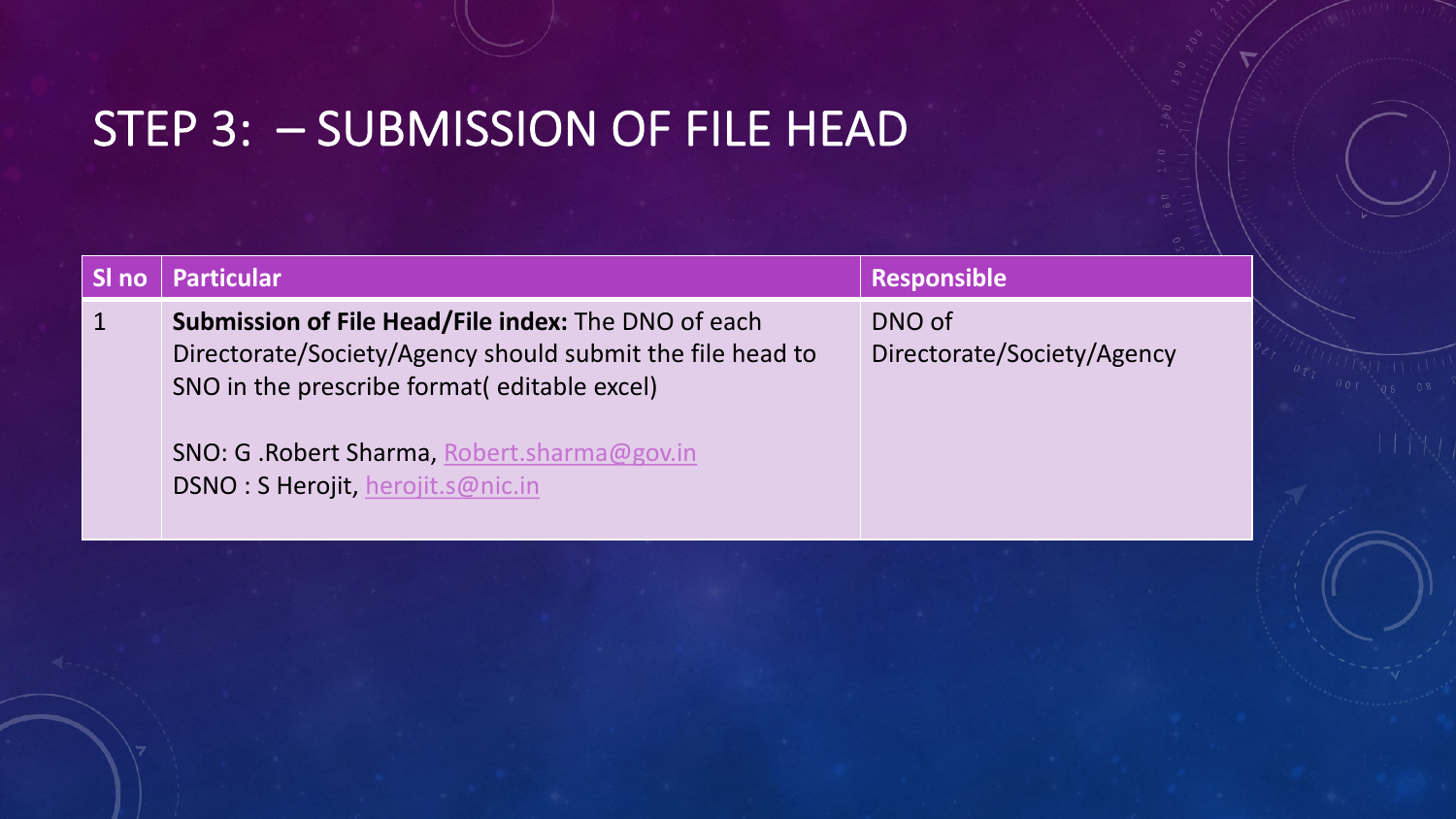#### STEP 4: – SUBMISSION OF VPN

| SI no       | <b>Particular</b>                                                                                                                                                                                                                                                           | <b>Responsible</b>                   |
|-------------|-----------------------------------------------------------------------------------------------------------------------------------------------------------------------------------------------------------------------------------------------------------------------------|--------------------------------------|
| $\mathbf 1$ | Submission of VPN format authorize by HOD/HOO: The DNO<br>should compile the VPN bulk format and submit to SPOC of<br>NIC via email. The format should be authorize by the<br>HOD/HOO.<br><b>SPOC from NIC</b> : Shri Gopal Sharma<br>gopal.krishna@nic.in/ +91 96121 59812 | DNO of<br>Directorate/Society/Agency |
|             | Please apply VPN through eforms.nic.in                                                                                                                                                                                                                                      |                                      |
|             | Server IP:                                                                                                                                                                                                                                                                  |                                      |
|             | 10.194.164.175                                                                                                                                                                                                                                                              |                                      |
|             | Port:                                                                                                                                                                                                                                                                       |                                      |
|             | 80, 443                                                                                                                                                                                                                                                                     |                                      |
|             | Location:                                                                                                                                                                                                                                                                   |                                      |
|             | <b>NDC Bhuvaneshwar</b>                                                                                                                                                                                                                                                     |                                      |